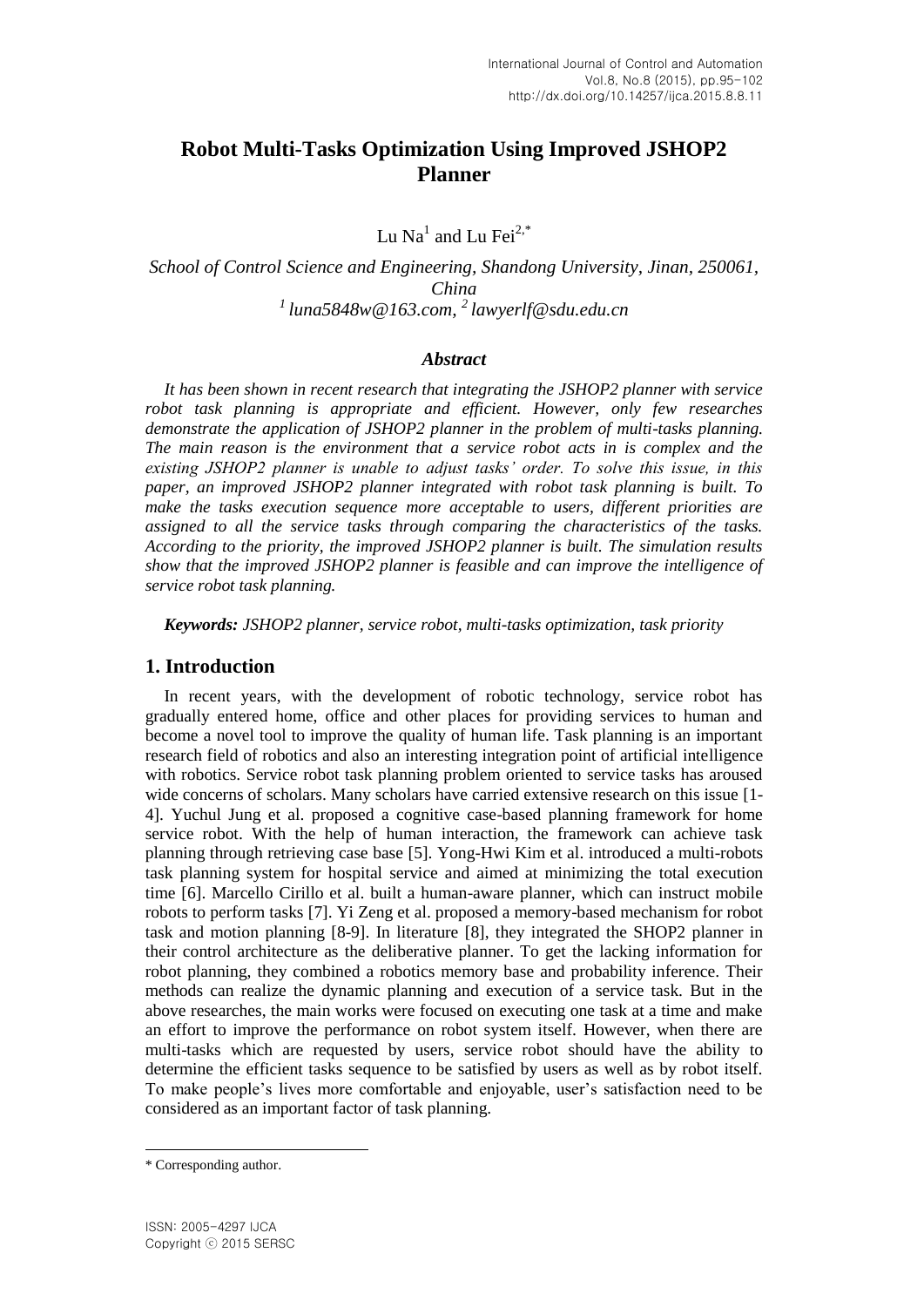JSHOP2 is a domain-independent HTN planning system. It has been widely used in many fields, such as automatic service composition, distributed planning, Multiple UAVs controlling and so on [10]. JSHOP2 can perform simple task planning, but it is difficult for the existing JSHOP2 planner to meet the requirements of home service task planning because it is unable to optimize multi-tasks sequence. In home environment, a service robot which can plan multi-tasks should deal with many constraints, such as user's satisfaction, user's needs level, task's characteristics and so on. According to these constraints, the sequence of service tasks requested from users must be adjusted. Such adjustment will not only allow the robot to produce solutions more properly but also make the solutions more likely to be acceptable to users.

In order to solve the problem of multi-tasks planning, an improved JSHOP2 planner is built in this paper. Firstly, different priorities are assigned to all the service tasks in home service environment through comparing the characteristics of tasks and considering the service needs level of users, then the optimization of tasks' execution order based on priority level can be realized by modifying the source code of JSHOP2 planner. The simulation results show that the improved JSHOP2 planner is feasible.

# **2. JSHOP2 Planner Integrated with Robot Task Planning**

JSHOP2 planner is a Java implementation of SHOP2 planner. As other HTN planners, SHOP2 searches top-down from a task or set of tasks [11-12]. The objective of SHOP2 planner is to produce a sequence of actions that perform some activity or task. JSHOP2 records *methods* and *operators* of specific domain into planning domain file. Each *method* indicates how to decompose a compound task into a partially ordered set of subtasks, which can be compound or primitive. Each *operator* indicates how a primitive task can be performed. Given a planning domain, the description of a planning problem will contain an initial state and a partially ordered set of tasks to accomplish. In contrast to the domain description, the problem description changes whenever the situation changes and whenever the system is confronted with new tasks.

JSHOP2 planner integrated with robot planning can achieve not only a single task planning, but also multi-tasks planning. When performing multi-tasks planning, task list may be constrained to be ":ordered", or can be executed in any order (declared by ":unordered"). In the JSHOP2 formalism, multi-tasks can be described as follows:

#### *1) (:ordered (send\_water person1) (cleanhouse house))*

The above rule indicates that two tasks are requested, one is "send water", and the other is "cleanhouse". The ":ordered" keyword means that JSHOP2 must perform the task list in the order that they are given. So the planning and execution order must be firstly "send water", and then "cleanhouse". This approach is suitable for the fixed tasks' planning in constant environment, but not for the robot task planning under home environment.

2) *(:unordered (send\_water person1) (cleanhouse house))*

As is shown in the above request, the ":unordered" keyword specifies that there is no particular ordering specified between "send\_water" and "cleanhouse". With the use of the ":unordered" keyword, JSHOP2 may interleave tasks between different task lists. This approach increases the adaptability of tasks.

3) On the premise of declared by "*:unordered*" keyword, the task list can be requested as follows:

#### *(:unordered (send\_water person1) (:immediate open\_TV TV))*

Note that a task with the ":immediate" keyword specifies that this task must be performed immediately when it has no predecessors. Therefore, we can allow only one task with the ":immediate" keyword in the list of tasks that have no predecessors at any given point during the planning process. In the above requested task, the second task "open\_TV" is declared by ":immediate" keyword. So JSHOP2 planner will give first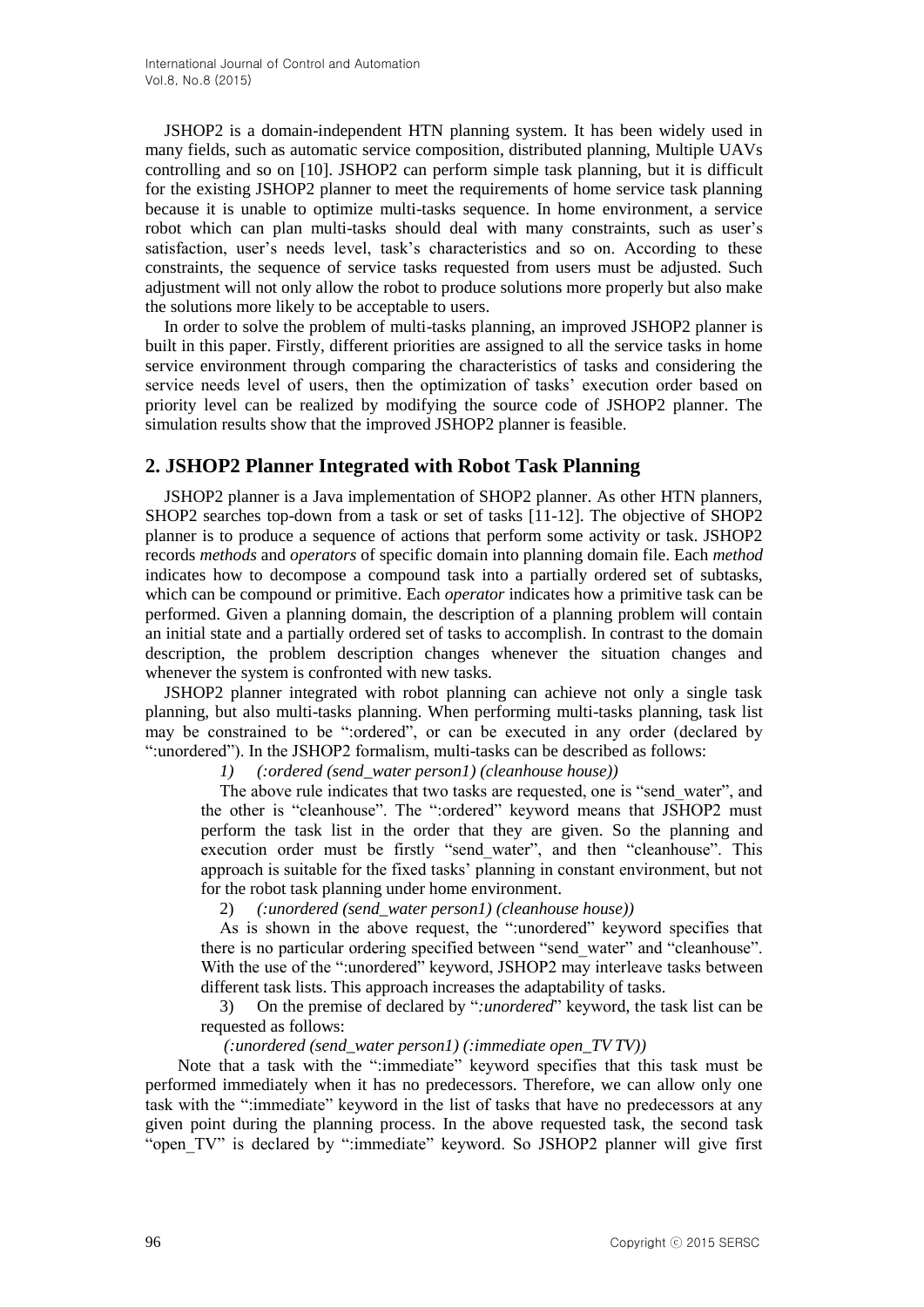priority to execute "open TV", and then execute "send water". This approach can achieve prior execution of certain task, such as emergency task. But the shortcoming is that this method can only give ":immediate" to one task. When three or more tasks are requested, this method is unable to sort the execution order of all the tasks.

JSHOP2 can do simple multi-tasks planning, but it is difficult for the existing JSHOP2 planner to meet the requirements of home service task planning because it is unable to optimize the execution sequence of all the requested tasks.

## **3. Multi-Tasks Optimization Using Improved JSHOP2 Planner**

#### **3.1. Problem Description**

The complexity and diversity of the current robot tasks in home service environment increase the difficulty in the planning of multi-tasks. The tasks may be daily tasks, realtime tasks or emergencies. So a service robot must be able to plan a series of tasks at a time. As the service target is "people", the service robot must have the ability to provide efficient services and emergency response through imitating human's brain. Planning process should consider not only the task execution performance of robot itself, but also the satisfaction of users.

In multi-tasks situation, in order to measure the effectiveness of a plan, a new concept named the comprehensive effects of task execution is proposed in this paper. The comprehensive effects of task execution means the factors of users should be considered during task execution; that is a robot should adjust task's execution order based on user's needs level, and with the objective to decrease user's waiting time and improve user's satisfaction.

Consider the following question: At a certain time robot receives *m* home service tasks  $T_1, T_2...T_m$ . Each task is described by a two-tuples  $T_i(p_i,t_i)$ .  $p_i$  represents the task category, include emergency tasks, real-time tasks and daily tasks;  $t_i$  represents the task execution time.

To achieve the best comprehensive effects of task execution, the main work of multitasks planning problem is considering the characteristics of each task  $T_i(p_i,t_i)$  and optimizing the execution order of tasks  $T_1, T_2, \ldots, T_m$ .

## **3.2. Task Priority Assignment**

Currently, priority determining methods are earliest deadline first (EDF) and earliest request first (ERF) [13-14]. Task priority may be determined by one or more characteristic parameters, such as deadline, idle time and critical (importance of the task). But due to the diversity, complexity and dynamic characteristic of robot service tasks in home environment, the deadline and idle time of the robot tasks are uncertain. Therefore, traditional priority determining method is not suitable for the home services robot tasks. To solve this problem, in this paper, service tasks are classified according to the tasks' characteristics, and then different priorities are assigned to the tasks combined with task's execution time.

Because of the limited number of robot service tasks in home environment, it is feasible for this paper to classify all the tasks and assign priority. Several elements are chosen to determine task priority, such as user's needs level, user's waiting time, user's satisfaction and the characteristics of home service tasks. Based on these elements, home service tasks are divided into three categories: emergency tasks, real-time tasks and daily tasks. Table 1 lists the classification, priority and the execution time of these tasks. In Table 1, emergency tasks including *fall*, *help*, they have the highest priority, because all of these tasks are urgent and have high user's needs level. If there is nothing for first consideration, real-time tasks including *send water*, *open curtain*, *open TV* and so on will be selected as the first. Daily tasks, such as *clean house*, have the lowest priority. This is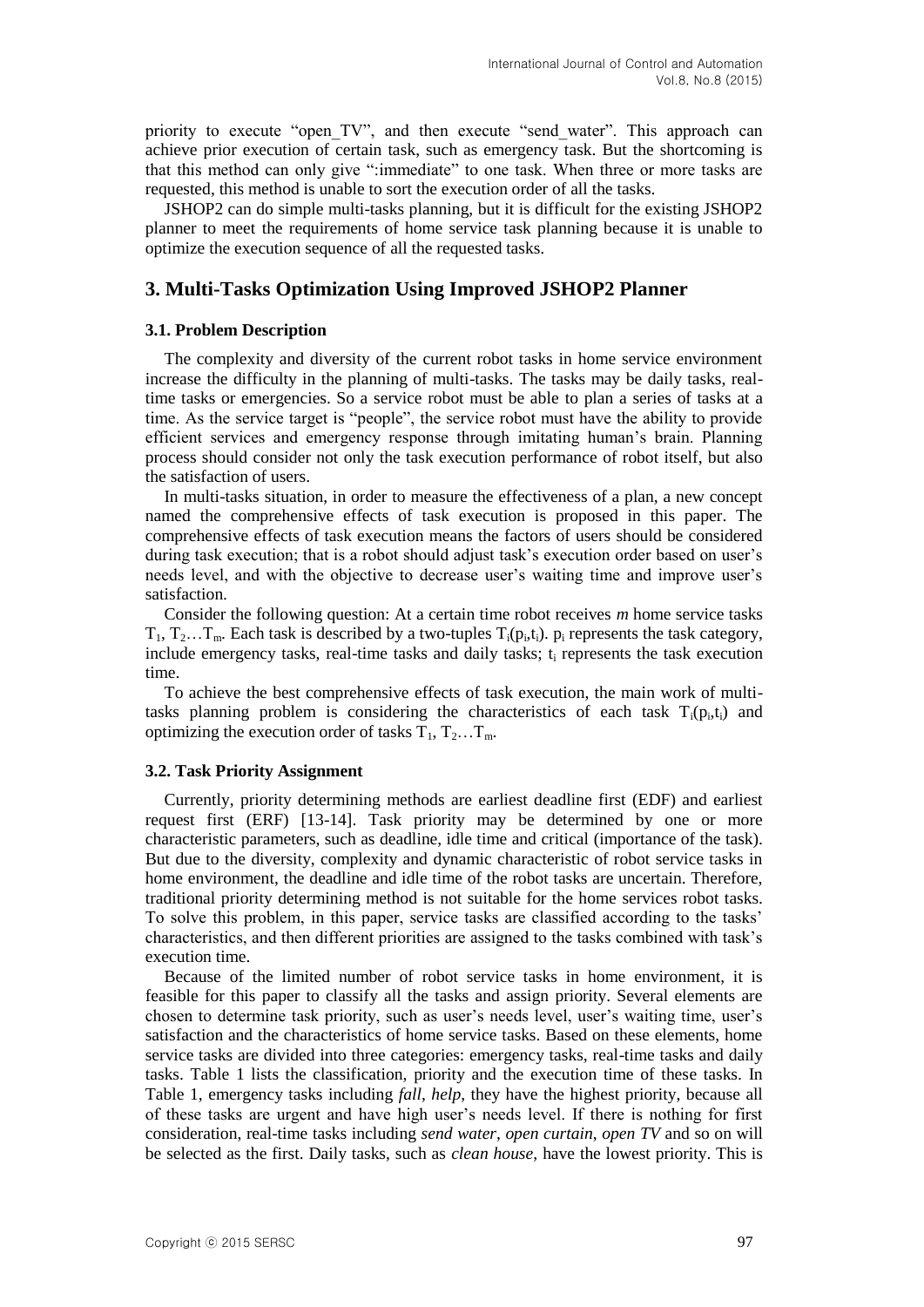because daily tasks are usually set in advance to complete every day and the user's needs level to these tasks is not high, so robot may complete these tasks at spare time. But if several tasks in same category are requested, they will be ordered according to the execution time of the tasks. For example, in real-time tasks category, the execution time of *open TV*, *open curtain* and *send water* are 1, 2, 3(in minutes), respectively. The priority of the three tasks that sorting in descending order is *open TV*, *open curtain* and *send water*. If several tasks in same category have the same execution time, the priority of these tasks will be determined by JSHOP2 planner based on the current state information.

| Category and<br>Priority         | Task Name                      | <b>Task Execution</b><br>Time(Minute) |
|----------------------------------|--------------------------------|---------------------------------------|
| 1 <sup>st</sup> : Emergency      | Fall(emergency_fall)           |                                       |
| Tasks                            | Help(emergency_help)           | 10                                    |
| $2^{nd}$ : Real-time             | Open TV(open_TV)               |                                       |
| Tasks                            | Open Curtain(open_<br>curtain) | 2                                     |
|                                  | Send Water(send_water)         | 3                                     |
| $3^{\text{rd}}$ :<br>Daily Tasks | Clean<br>House(cleanhouse)     | 60                                    |

**Table 1.Classification and Priority Of Service Tasks** 

### **3.3. Improved JSHOP2 Planner Principle**

After determining the priority of tasks, the process of automatically optimizing the tasks' execution order based on task priority can be realized through modifying the source code of JSHOP2 planner. The source code of JSHOP2 planner is written in Java language. Figure 1 shows the compilation processes of JSHOP2. A unique feature of the JSHOP2 planner is a two-fold compilation and planning process. JSHOP2 is a compiler of its domain description, meaning that it compiles a given domain description to a domainspecific planner, and then runs that planner to solve the planning problems in that domain. Similarly, JSHOP2 compiles problem description which records requested tasks and environmental states to problem-specific description of Java format. So, as is shown in the blue box of Figure 1, the process of optimizing tasks' execution order should be implemented after the compilation processes of problem description.



**Figure 1. Compilation Processes Of JSHOP2**

Two properties, *taskName* and *taskPriority*, are added to the requested task list tasks to store task's name and task's priority, respectively. Figure 2 shows the code of changing task order. Since in JSHOP2 source code the name of methods and operators is stored through index, the code shown in Figure 2 firstly obtains *taskName* through task's index,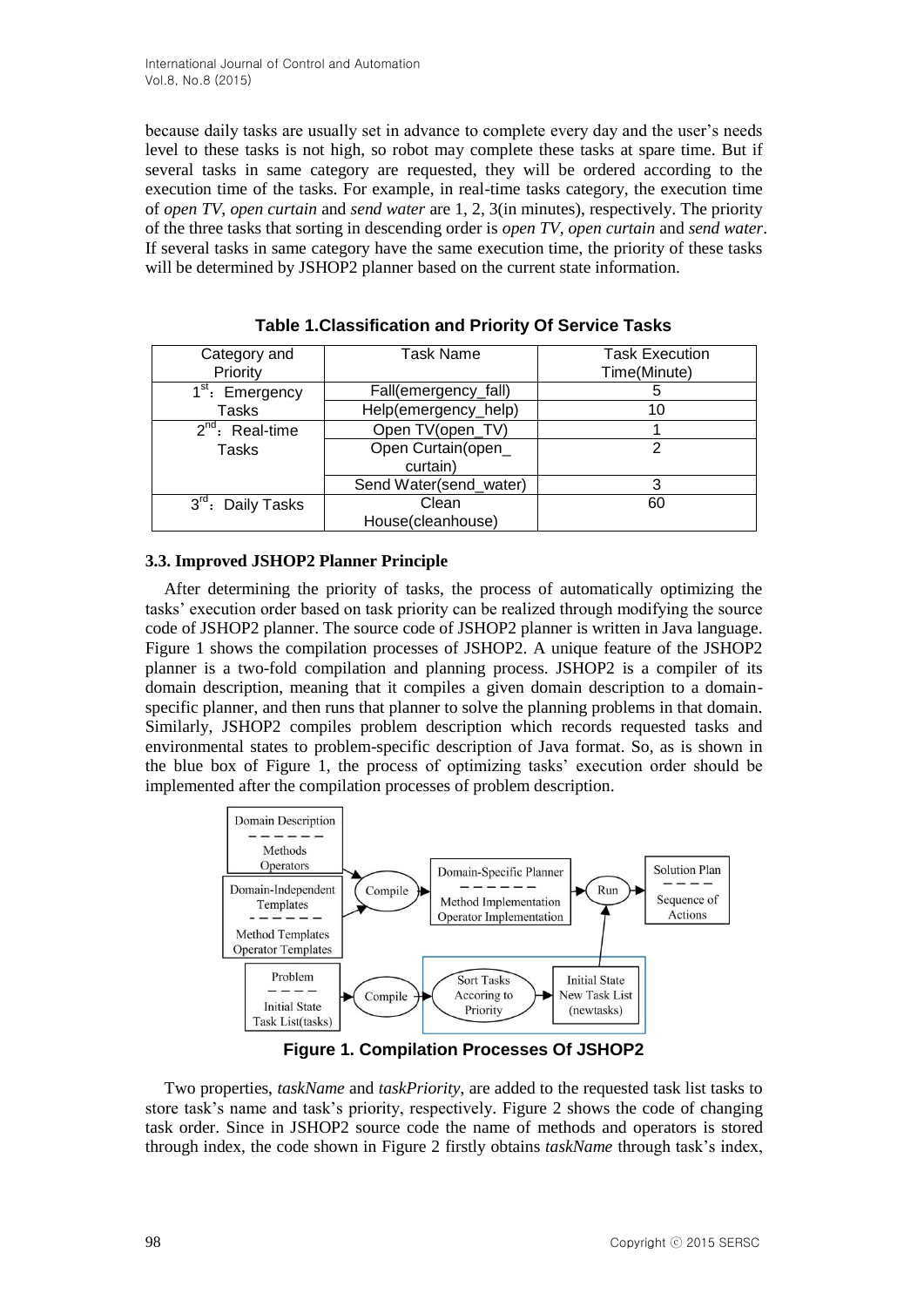and then passes *taskName* as argument to *getTaskPriority* function to assign priority to every task. Finally, an improved task list *newTasks* will be generated through *changeOrder* function using *taskPriority* as argument.

| changeTaskOrder                                                             |  |
|-----------------------------------------------------------------------------|--|
| Input:tasks                                                                 |  |
| Output:newTasks                                                             |  |
| Begin                                                                       |  |
| For(int $i=0$ ; $i$ stasks. subtasks. length; $i++$ )                       |  |
|                                                                             |  |
| index=getTaskIndex(tasks.subtasks[i]);                                      |  |
| tasks.subtasks[i].taskName=getcompoundTasks(index);                         |  |
| tasks.subtasks[i].taskPriority=getTaskPriority(tasks.subtasks[i].taskName); |  |
|                                                                             |  |
| newTasks=changeOrder(tasks.subtasks.taskName.tasks.subtasks.taskPriority);  |  |
| End                                                                         |  |

**Figure 2. Code of Changing Task Order**



**Figure 3. Main code of the improved JSHOP2**

After re-sorting the order of original task list, through passing the *newTasks* as argument to *findFlan* function of JSHOP2 planner, a plan list *plan* will be generated. The *JSHOP2GUI (plan)* statement is used to display the generated plan list on graphical user interface. The main code of this process is shown in Figure 3.

## **4. Simulations and Results**

To verify the effectiveness of the improved JSHOP2 planner, simulation experiments were conducted and the results were compared with original JSHOP2 planner. In each experiment, four tasks including *clean house*, *send water*, *open TV* and *fall* were requested. However, the format of the requested task list in the original JSHOP2 planner and the improved JSHOP2 planner was different:

1) Original JSHOP2 planner can give a higher priority to one task by adding ":immediate" keyword to the requested task list. Requested task list was shown as follows:

*(:unordered (cleanhouse house)(send\_water person1)(open\_tv tv)(:immediate emergency\_fall person2))*

2) The improved JSHOP2 planner can assign priority to every task without adding any keyword. Requested task list was shown as follows:

*(:unordered (cleanhouse house)(send\_water person1)(open\_tv tv)(emergency\_fall person2))*

The simulation results of the above two task lists were shown in Figure 4. Figure  $4(a)$ shows the plan list generated by original JSHOP2 planner and Figure 4(b) shows the plan list generated by improved JSHOP2 planner. The purple ball in Figure 4 represents the requested tasks, and the yellow ball represents robot actions. The number in square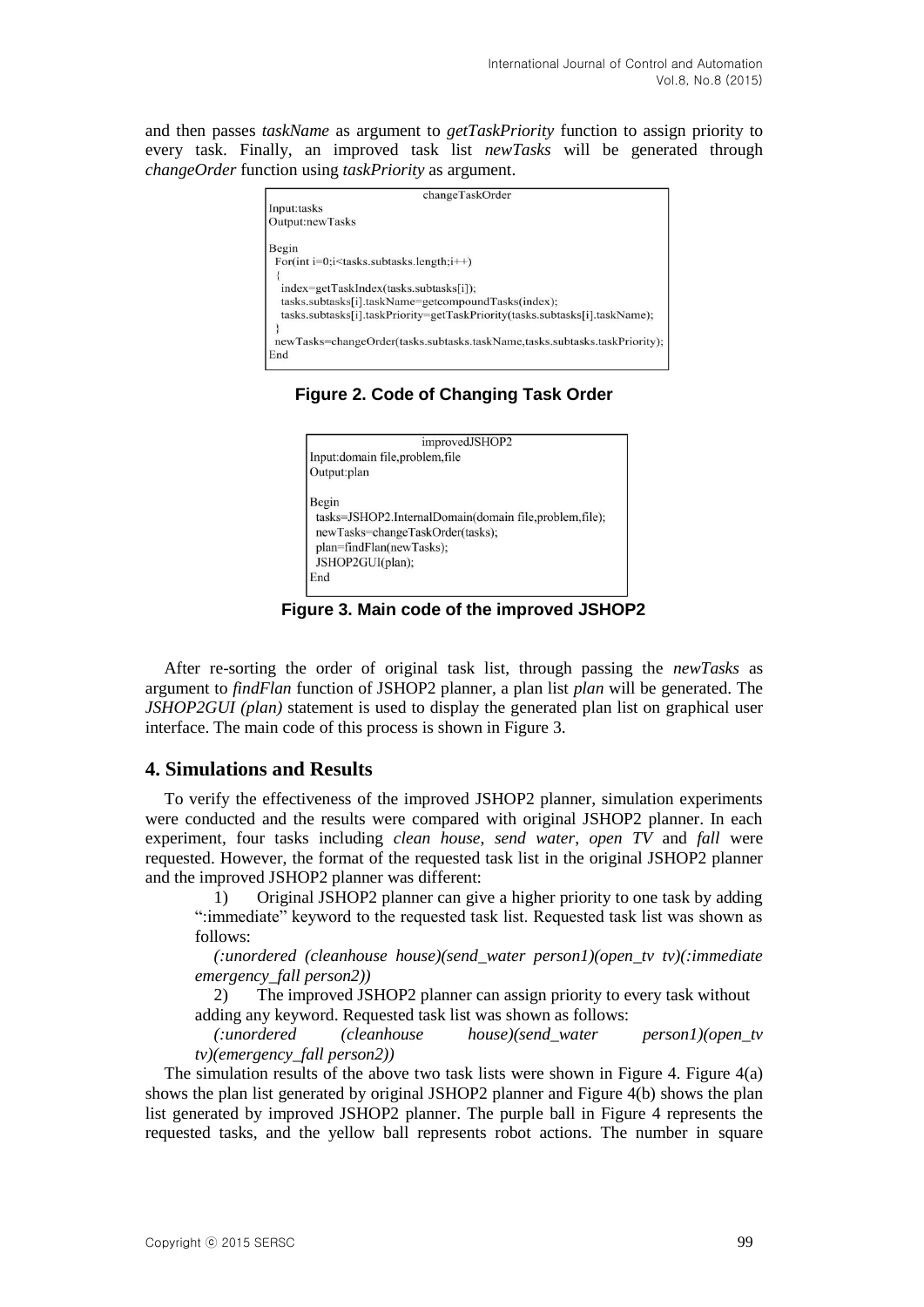bracket in front of robot action indicates the execution sequence of the robot action. The process of generating a plan in our improved JSHOP2 planner took less than 10ms.

In Figure 4(a), original JSHOP2 planner realized the first execution of the *(:immediate emergency fall person2*) task which has been declared by ":immediate" keyword, then followed in sequence by the execution of *(cleanhouse house)*, *(send\_water person1)* and *(open\_tv tv)*. The execution order of the last three tasks was the same as the request order, suggesting that original JSHOP2 planner did not realize the optimization of the three tasks. As described in the above section, the *(cleanhouse house)* task belongs to daily task, while *(send\_water person1)* and *(open\_tv tv)* belongs to real-time task. User's needs level to *(send\_water person1)* and *(open\_tv tv)* is apparently higher than *(cleanhouse house)*. So the plan in Figure 4(a) increased user's waiting time on *(send\_water person1)* and *(open\_tv tv)*, resulting in a poor comprehensive effects of task execution and declining user's satisfaction.

Figure 4(b) shows that the improved JSHOP2 planner adjusted the order of original task list. With the adjustment, the first task to be executed was *(emergency\_fall person2)* task which had been assigned top priority. And followed in sequence by the execution of *(open\_tv tv)* and *(send\_water person1)*, both of the two tasks were real-time task and assigned second priority. The *(cleanhouse house)* task which belongs to daily task was the last to be executed. Thus decreased user's waiting time on *(send\_water person1)* and *(open tv tv)*, and increased the comprehensive effects of task execution and user's satisfaction compared with Figure 4(a).



(a) The simulation result of original JSHOP2 planner

(b) The simulation result of improved JSHOP2 planner

**Figure 4. Simulation Results**

Through comparing the simulation results of the original JSHOP2 planner and the improved JSHOP2 planner, we conclude that the improved JSHOP2 planner can adjust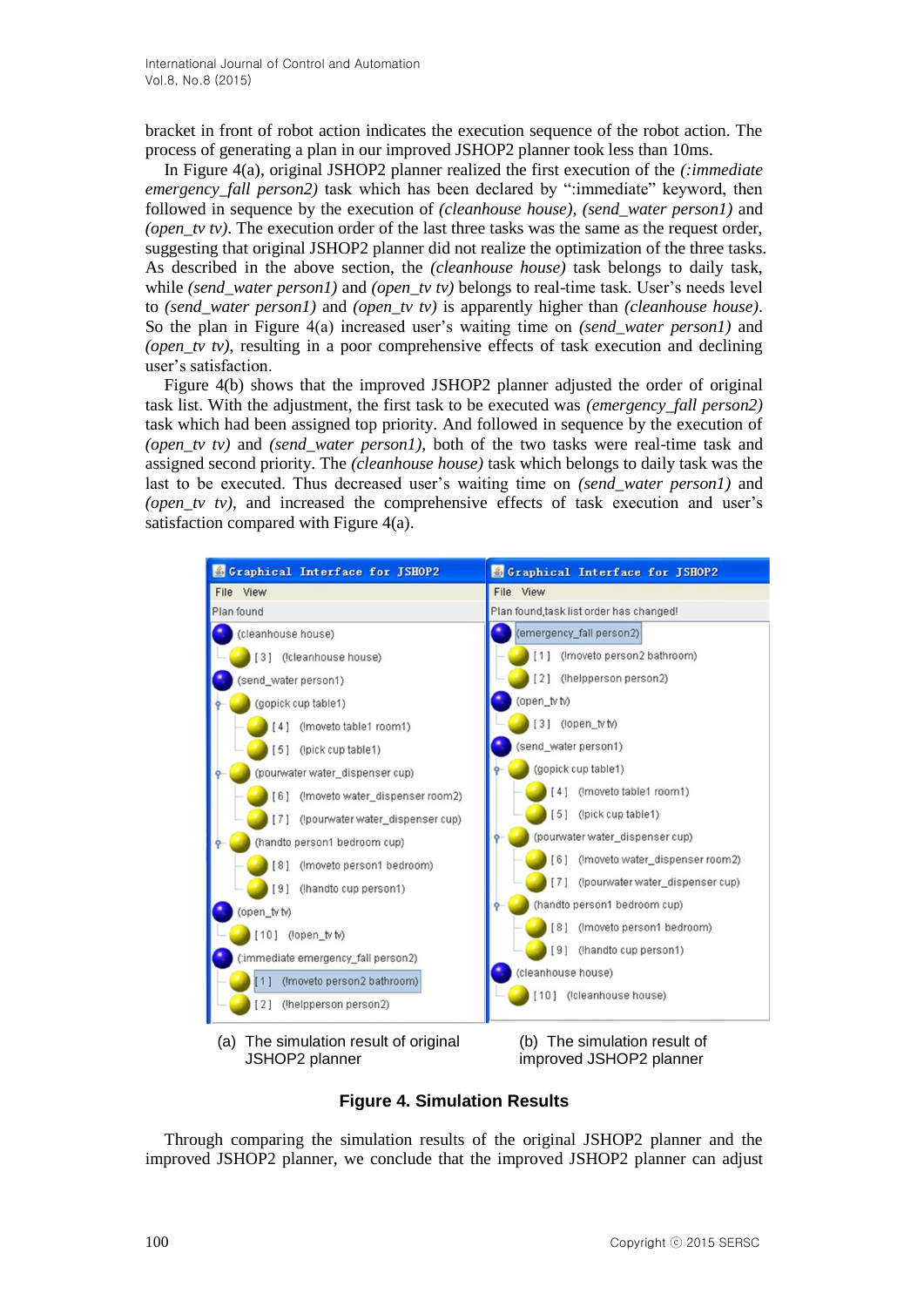task order and generate a proper plan list, achieving the purpose of optimization of multitasks.

### **5. Conclusion**

This paper builds an improved JSHOP2 planner to realize robot multi-tasks optimization in home environment. First all the service tasks are classified and assigned priority through comparing the characteristics of the tasks and considering the service needs level of users. Then the optimization of tasks according to priority level can be realized by building the improved JSHOP2 planner. The simulation results show that compared with original JSHOP2 planner, our improved JSHOP2 planner can realize multi-tasks optimization and generate plans that are more likely to be satisfied by users. However, the existing solutions cannot realize dynamic robot task planning. The key improvement point in future work is to realize the dynamic planning of the JSHOP2 planner.

### **Acknowledgements**

This work was supported by National Natural Science Foundation of China (NO.61305122), Natural Science Foundation of Shandong Province (ZR2011FM011), Independent Innovation Foundation of Shandong University (2012TS077) and Postdoctoral Science Foundation of China (2014M561928).

## **References**

- [1] J. Ze, Q. Renxi, A. Noyvirt, L. Dayou and X. Shuo. Towards automated task planning for service robots using semantic knowledge representation. Proceedings of IEEE International Conference on Industrial Informatics, **(2012)** July 25-27, pp. 1194-1201, Beijing, China.
- [2] H. W. Jo, J. H. Ahn and J. S. Park. Task planning for service robots with optimal supervisory control. Proceedings of IEEE Conference on Robotics Automation and Mechatronics, **(2010)** June 28-30, pp. 303-308, Singapore.
- [3] D. Kang and H. J. Choi. Robot task planning for mixed-initiative human robot interaction in home service robot. Proceedings of IEEE International Conference on Computer and Information Technology Workshops, **(2008)** July 8-11, pp. 49-54, Sydney, QLD.
- [4] T. Heyer and A. Graser. Semi-autonomous initial monitoring for context-aware task planning. Proceedings of IEEE International Conference on Advanced Intelligent Mechatronics, **(2011)** July 3-7, pp. 667-672, Budapest.
- [5] Y. Jung, H. Park, Y. J. Choi and S. H. Myaeng. Designing a cognitive case-based planning framework for home service robots. Proceedings of IEEE International Conference on Robot & Human Interactive Communication, **(2007)** August 26-29, pp. 827-832, Jeju.
- [6] Y. H. Kim and B. K. Kim. A multi-robot task planning system minimizing the total execution time for hospital service. Proceedings of International Conference on Control, Automation and Systems, **(2010)** October 27-30, pp. 379-384, Gyeonggi-do.
- [7] M. Cirillo, L. Karlsson and A. Saffiotti. Human-aware task planning for mobile robots. Proceedings of International Conference on Advanced Robotics, **(2009)** June 22-26, pp. 1-7, Munich.
- [8] Z. Yi, Z. Jun, L. Weiwei, H. Ying and Z. Jianwei. Memory-based hierarchical task and motion planning. Proceedings of International Conference on Information and Automation, **(2012)** June 6-8, pp. 412-417, Shenyang, China.
- [9] Z. Jun, Z. Yi, L. Huifen, H. Ying and Z. Jianwei. MBHP: A memory-based method on robot planning under uncertainties. Proceedings of International Conference on Robotics and Biomimetics, **(2011)** December 7-10, pp. 366-371, Karon Beach, Phuket.
- [10] D. Nau, T. C. Au, O. Ilghami, U. Kuter, J. W. Murdock, D. Wu and F. Yaman. Applications of SHOP and SHOP2. Intelligent Systems, vol. 20, no. 2, **(2005)**, pp. 34-41.
- [11] D. Nau, T. C. Au, O. Ilghami, U. Kuter, J. W. Murdock, D. Wu and F. Yaman. SHOP2: An HTN planning system. Journal of Artificial Intelligence Research, vol. 20, **(2003)**, pp. 379-404.
- [12] O. Ilghami. Documentation for JSHOP2. Park: Department of Computer Science, University of Maryland, **(2006)**.
- [13] C. Liu and J. Layland. Scheduling algorithms for multiprogramming in a hard real-time environment. Journal of the ACM, vol. 20, no. 1, **(1973)**, pp. 46-61.
- [14] S. R. Biyabani, J. A. Stankovic and K. Ramamritham. The integration of deadline and criticalness in hard real-time scheduling. Proceedings of the 9th IEEE Real-Time Systems Symposium, **(1988)**